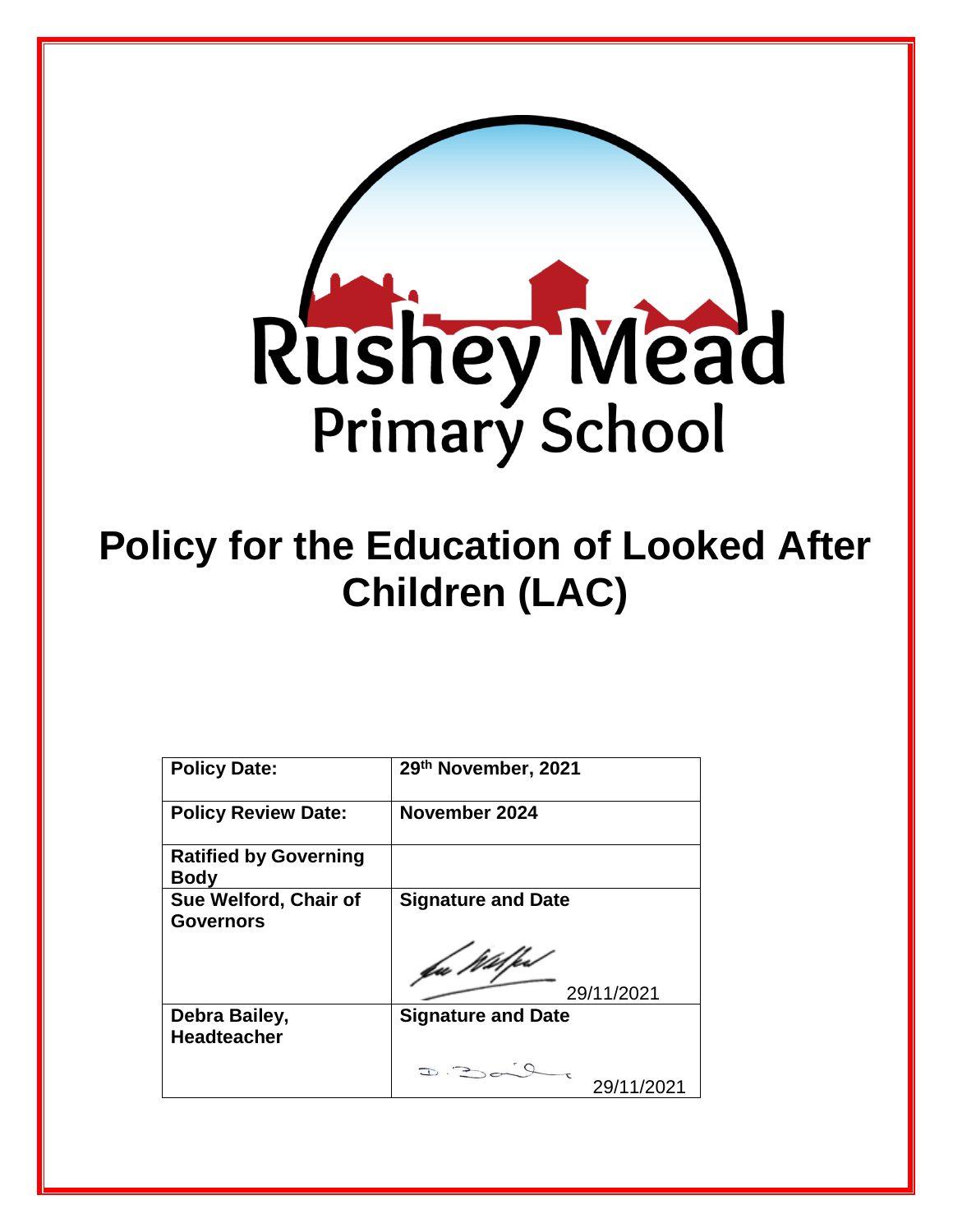# **Our Aim**

Our aim at Rushey Mead Primary School is to ensure that Looked After Children (LAC) and Previously Looked After Children (PLAC), through their education, enjoy and achieve, are healthy, stay safe, make a positive contribution and achieve economic well being.

## **Our Principles**

- We are corporate parents legally because we are in loco parentis. As corporate parents we accept that we have to be challenged by the question 'is this good enough for my child?'
- To work together, overcome differences between professionals and be child and solution focused.
- Our LAC will have timely access to education that meets their needs. No LAC will be without an appropriate education.
- Our LAC will not miss or be excluded from education: we will always work to find solutions and alternatives for individual LAC.
- Our LAC will feel safe in school and our aspiration is that they will also enjoy learning. A child who does not feel safe will not learn. How children feel about their school is important to us: we will listen and respond.

### **To whom does the policy apply?**

All staff, individuals and organisations, providing or supporting the education of our Looked After Children.

### **ROLES AND RESPONSIBILITIES:**

### **Designated Teacher**

Our school will nominate a member of the senior leadership team to be Designated Teacher for Looked After Children. The Designated Teacher will act as their advocate and co-ordinate support for them as per statutory guidance *'The role and responsibilities of the designated teacher for Children In Care '.* If parts of the designated teacher role are delegated, this will be made clear to all those who are involved with the child.

The Designated Teacher will:

- Know all the Looked After Children in school and those who have recently left care and who may therefore, still need support
- Make sure the young person's voice is heard and responded to.
- Promote a culture of high expectations and aspirations for the achievement of Looked After Children
- Have sufficient up to date knowledge and training about the education, care and health [physical and psychological] needs of Looked After Children. To respond proactively, support and challenge staff and seek support and advice from professionals if they reach the limits of their professional knowledge.
- Ensure each LAC has an up to date, complete and high quality Personal Education Plan [PEP] every term.
- Ensure appropriate interventions and assessments are carried out so barriers to learning are overcome and record these plans in the PEP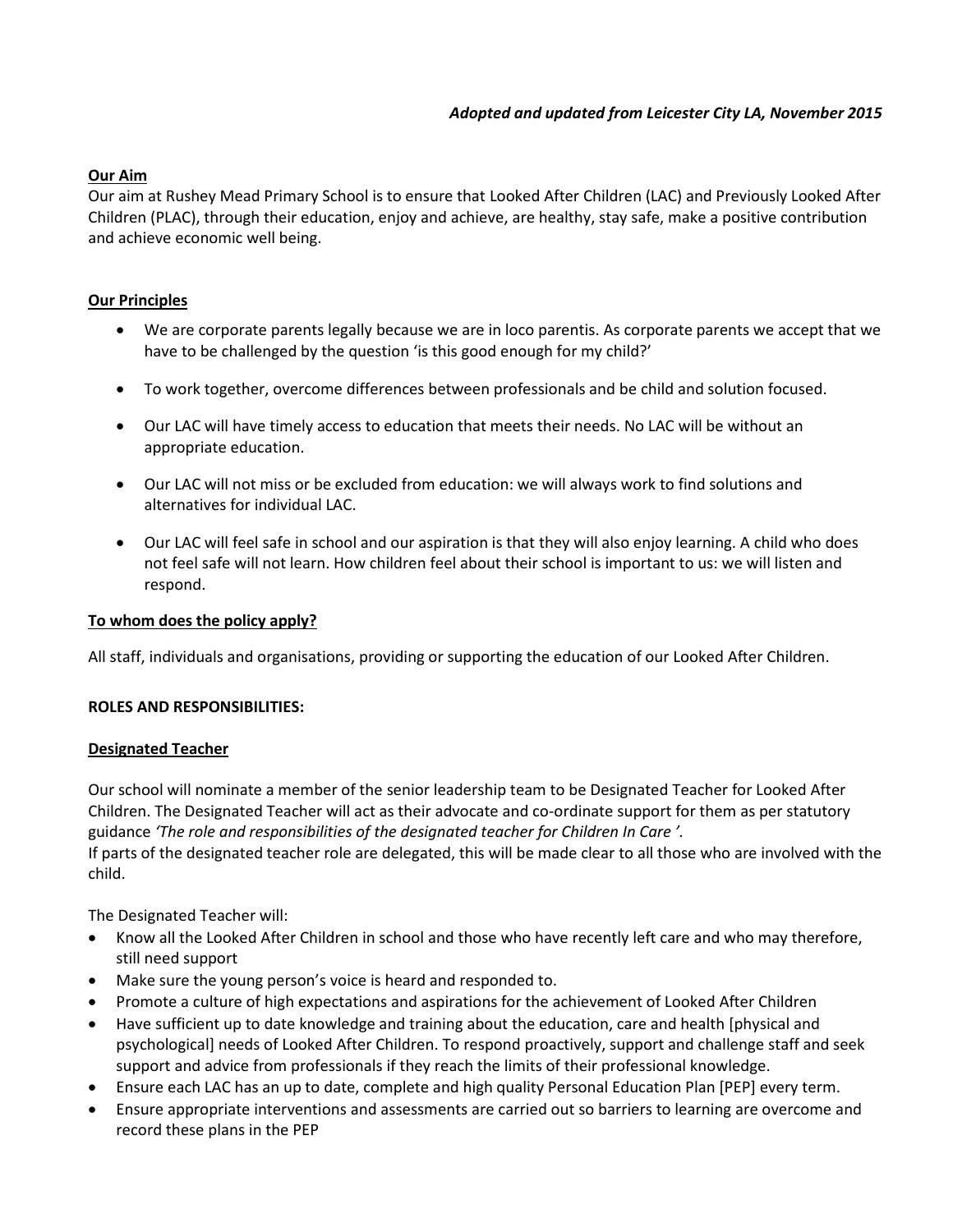- Make sure that Looked After Children are prioritised in support arrangements and that carers understand the importance of supporting learning at home
- Work closely with other agencies, sharing information as appropriate.
- Ensure that there are well supported plans for transitions including a plan for education, training and employment Post 16.
- Attend training
- Keep governors and SLT up to date with the needs, issues and outcomes for Looked After Children via a termly report and any other necessary communication.
- Ensure statutory funding (Pupil Premium Plus) is spent effectively and contributes to rapidly improving the education of all LAC in the school.

# **Governors**

Our governing body will nominate a governor who will:

- Ensure that the needs of Looked After Children are taken into account at a school management level.
- Support the Designated Teacher in carrying out their role by making time available and ensuring that they attend training about Looked After Children.
- Ensure that the needs and outcomes of Looked After Children are incorporated in policy decisions wherever relevant
- Ensure the school's work with Looked After Children is reviewed termly by the SLT and governing body.
- Undertake appropriate training

# **Senior Leadership Team will:**

- Listen to and take account of the views of Looked After Children
- Regularly review provision and outcomes for Looked After Children
- Follow guidance and statutory guidance on admissions, exclusions etc
- Prioritise Looked After Children in resource decisions and ensure that resources directly targeted at Looked After Children [Pupil Premium Plus, money for special needs etc.] are used directly for them.
- Work with, support and challenge wider partnerships in providing the best possible educational provision and support for our Looked After Children.
- Ensure Looked After Children have access to the best of what the school has to offer and that barriers to do with being in care which might make this difficult are overcome
- Promote multi agency working and a solution focused, child centred approach
- Ensure the outcomes for Looked After Children are tracked, monitored and appropriate interventions are put in place and included in termly PEPs

# **Virtual School**

We will work with our Virtual School so they will provide:

- Support and leadership to our school to ensure that our Looked After Children access high quality learning and support, which meets their needs in a timely way and leads them onto a long term education, training and employment pathway
- Strategic leadership to ensure there are high aspirations for Looked After Children's education and the right provision, policies and protocols are in place to support them
- Direct, targeted support for Looked After Children
- Training about education issues for all those who work with our Looked After Children
- Specialist support to our school, for example: multi agency working, Personal Education Planning, preventing exclusion and promoting inclusion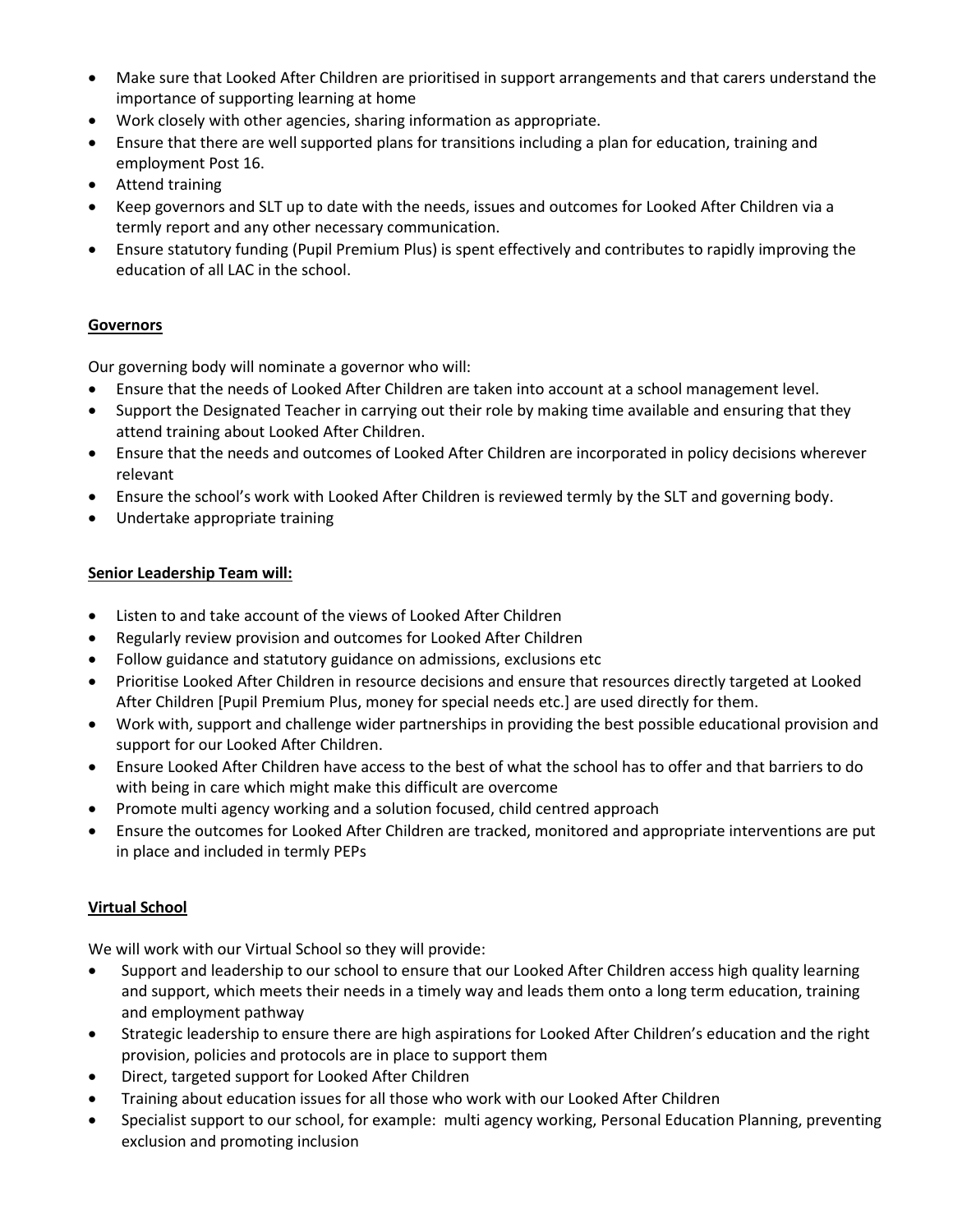- Support and advice to our LAC's social workers, foster carers and other agencies.
- Advice to other local authorities who have Looked After Children educated in our school.
- Data and analysis of outcomes for Looked After Children in our LA.

## **DEALING WITH KEY CHALLENGES**

## **Admissions**

- We will act in accordance with the law and admissions codes as they apply to schools, giving timely access to Looked After Children.
- Work with the local authority and other authorities to plan for admissions.
- If appropriate, ensure that 'pre admission professionals [and if appropriate PEP] meetings' are held and that arrangements are in place to support a child starting a new school
- Ensure the PEP is reviewed within 28 days of admission.

## **Access to appropriate curriculum**

• Looked After Children will have access to the best curriculum that we can offer. We will work proactively with others to ensure that the curriculum is developed to meet needs.

## **Access to support for LAC with Special Educational Needs**

- We will work proactively to ensure children's needs are assessed early and their needs met.
- The designated teacher will take the lead in ensuring support or assessment from other agencies is in place.
- We expect, direct, clear, timely advice from professionals, including attendance at meetings.

### **Preventing exclusion and improving attendance**

- The Virtual School will be informed immediately, of fixed term exclusions by email
- Where attendance is falling or low the school will work with other agencies, including the Virtual School, to address the underlying issues and ensure a plan is in the PEP.
- The school will work with other agencies [including foster carer, social worker, psychology services and Virtual School] on prevention strategies. The school will seek, accept and be provided with support in a timely manner according to the availability of resources [including from the Virtual School] if a pattern of exclusion is developing and ensure plans to address issues are in the PEP.
- Funding and resources already in the school's budget to prevent exclusion [e.g. Pupil Premium Plus] will be used to promote inclusion and prevent exclusion.
- Our aim is to never exclude a Looked After Child:
- Permanent exclusions will only occur when all other options have been exhausted.
- Where a permanent exclusion can be anticipated because of a developing pattern of behaviour, alternatives will be found before this occurs.
- If a there is a permanent exclusion or managed transfer, we will not take a child off roll until a new placement is found. We will take a lead in working with others to find a high quality alternative placement.

# **Communication and Sharing information**